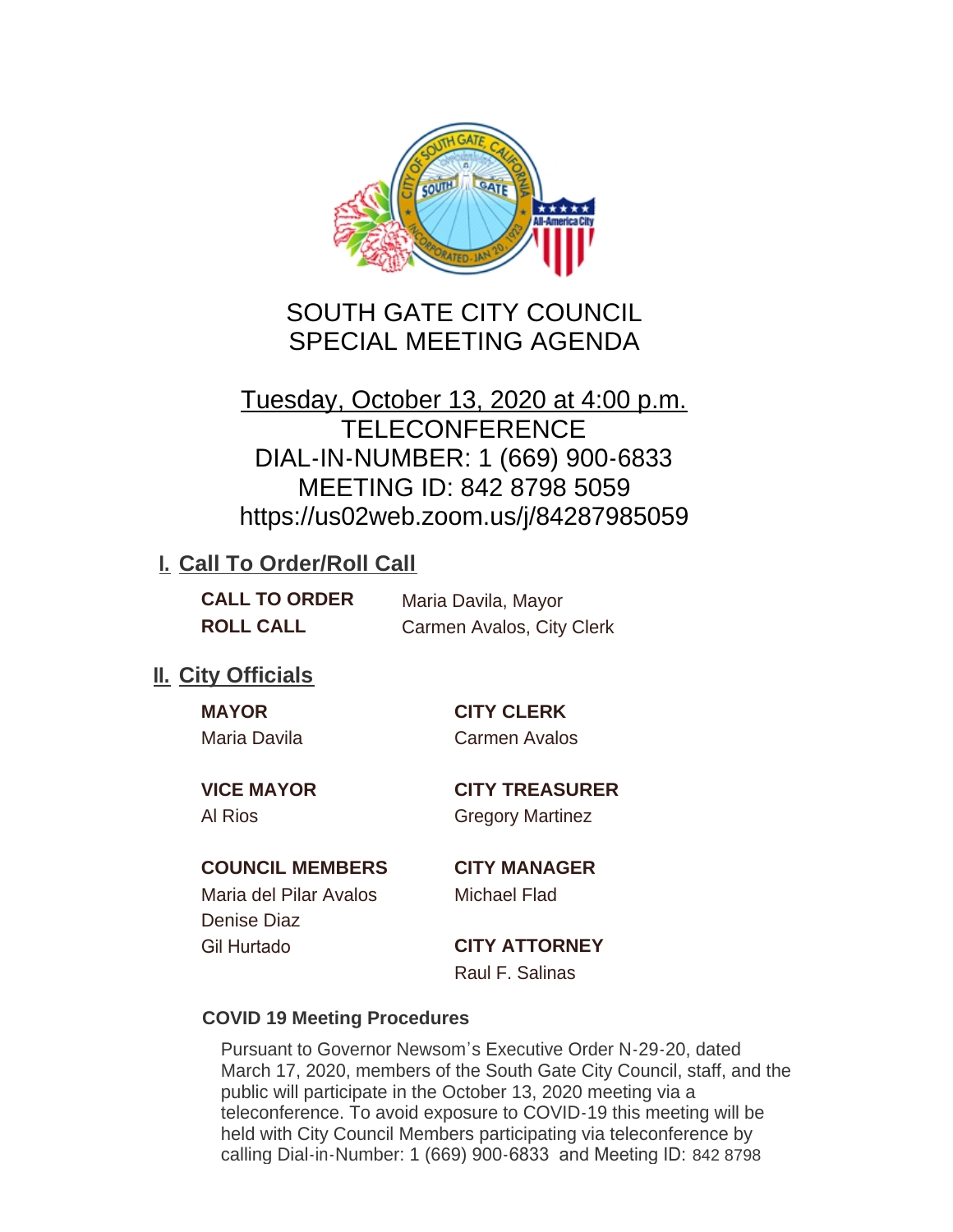calling Dial-in-Number: 1 (669) 900-6833 and Meeting ID: 842 8798 5059 and https://us02web.zoom.us/j/84287985059

Additionally, you may submit your comments electronically by emailing the City Clerk at cavalos@sogate.org.

#### **Procedure for Participation:**

Any person wanting to participate may request to "speak" on an agenda item. Once acknowledged and authorized by the Mayor the person may speak. Alternatively, any person may submit comments on an item electronically by emailing cavalos@sogate.org. Submissions by email must be received 30 minutes prior to the posted start time of the meeting if emailing subject.

Subject line should read: **COMMENTS FOR ITEM \_\_\_\_\_, MEETING OF OCTOBER 13, 2020**.

Please note, you will enter the meeting muted, but if you want to comment on an Agenda Item or during the public comment portion of the Agenda, raise your hand or press \*9 at the appropriate time indicated by the Mayor. When you are selected to speak, you will hear that you are unmuted, this is the time to make your public comments. Your patience with these changes is appreciated as the City adjusts to new ways of conducting business during the COVID-19 pandemic. Thank you.

**Accessibility:** Reasonable accommodations for individuals with disabilities will be handled on a case-by-case basis and in accordance with the Americans with Disabilities Act and Governor Newsom's Executive Order N-29-20. Please call the Office of the City Clerk at 323.563.9510.

## **Meeting Compensation Disclosure III.**

Pursuant to Government Code Section 54952.3: Disclosure of compensation for meeting attendance by City Council Members is \$650 monthly regardless of the amount of meetings.

## **Closed Session: (ATTY) IV.**

#### **1. CONSIDER THE EVALUATION OF PERFORMANCE OF A PUBLIC EMPLOYEE**

Pursuant to Government Code Section 54957 and 54957.6

a. City Manager

Documents:

#### CLOSED SESSION MEMORANDUM.PDF

## **Special Meeting Adjournment V.**

I, Carmen Avalos, City Clerk, certify that a true and correct copy of the foregoing Meeting Agenda was posted on October 8, 2020 at 4:31 p.m.,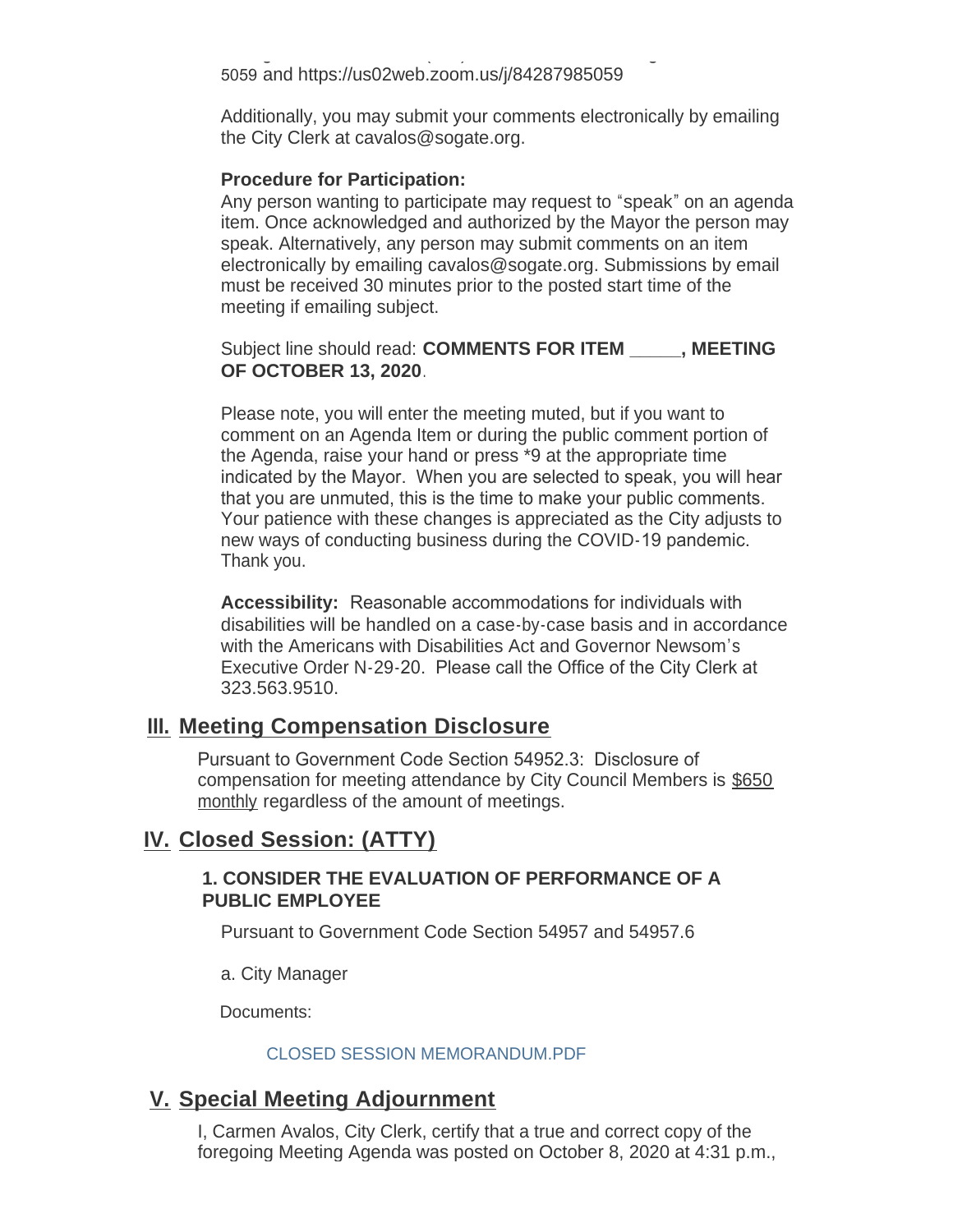foregoing Meeting Agenda was posted on October 8, 2020 at 4:31 p.m., as required by law.

Carmen Avalos, CMC City Clerk

Materials related to an item on this Agenda submitted to the City Council after distribution of the agenda packet are available for public inspection in the City Clerk's Office

> 8650 California Avenue, South Gate, California 90280 (323) 563-9510 \* fax (323) 563-5411 \* [www.cityofsouthgate.org](http://www.cityofsouthgate.org/)

In compliance with the American with Disabilities Act, if you need special assistance to participate in the City Council Meetings, please contact the Office of the City Clerk.

Notification 48 hours prior to the City Council Meeting will enable the City to make reasonable arrangements to assure accessibility.